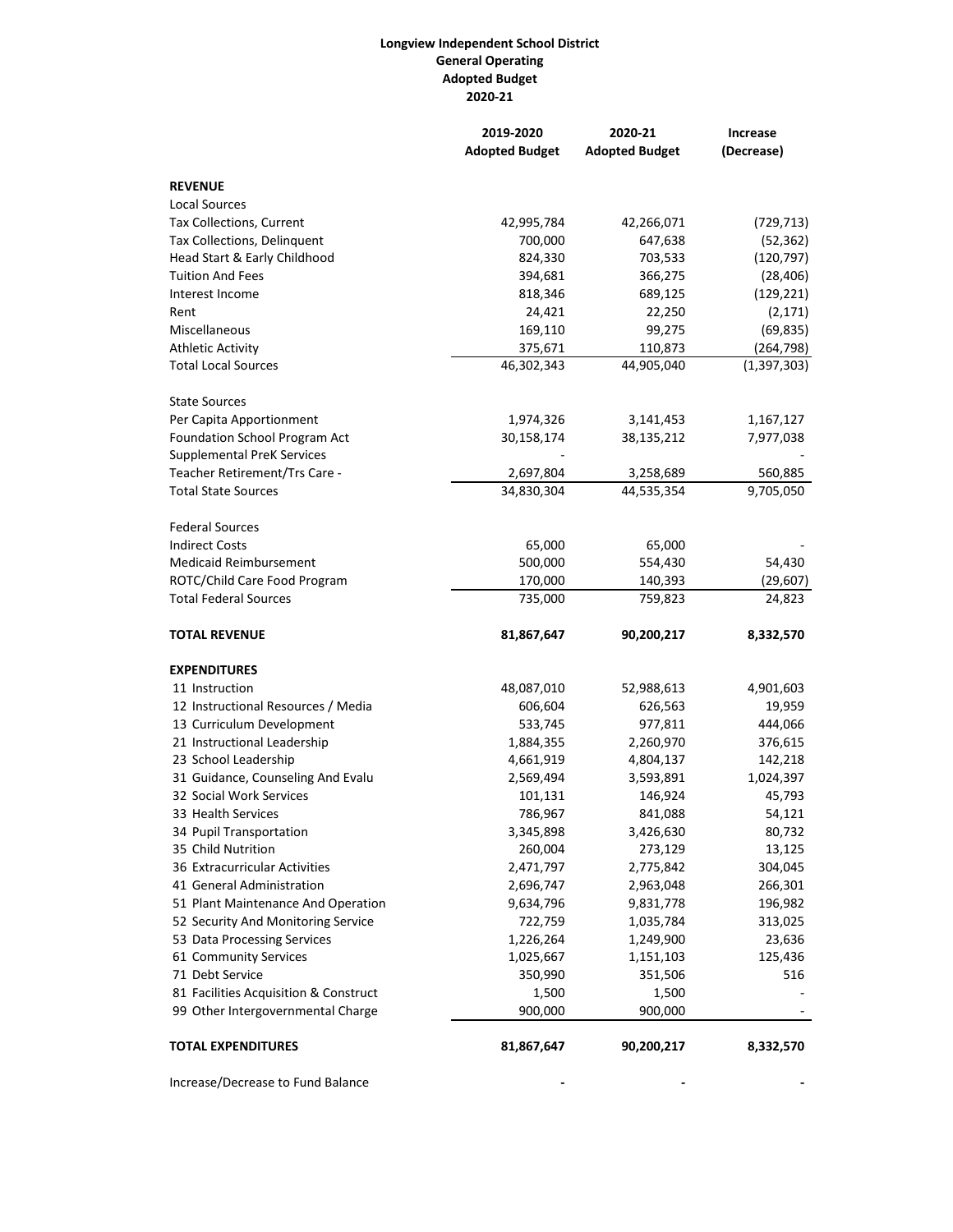## **Longview Independent School District Child Nutrition Adopted Budget 2020-21**

|                                         | 2019-20               | 2020-21               | <b>Increase</b> |
|-----------------------------------------|-----------------------|-----------------------|-----------------|
|                                         | <b>Adopted Budget</b> | <b>Adopted Budget</b> | (Decrease)      |
| <b>REVENUE</b>                          |                       |                       |                 |
| <b>Interest Revenue</b>                 | 5,000                 | 4,839                 | (161)           |
| Local - Food Sales in Cafreteria        | 370,500               | 179,442               | (191, 058)      |
| Parent On-Line                          | 130,000               | 64,417                | (65, 583)       |
| Local - Head Start Lunches              | 55,000                | 36,998                | (18,002)        |
| <b>Maintenance Lunches</b>              | 3,000                 | 3,119                 | 119             |
| <b>Outside Food Sales</b>               | 10,000                | 9,989                 | (11)            |
| Local - Misc Other Revenue              | 5,000                 | 350                   | (4,650)         |
| <b>Total Local Sources</b>              | 578,500               | 299,154               | (279, 346)      |
| State - School Matching                 | 25,000                | 37,183                | 12,183          |
| <b>Total State Sources</b>              | 25,000                | 37,183                | 12,183          |
| <b>Federal Sources</b>                  |                       |                       |                 |
| Federal School Breakfast Program        | 950,000               | 927,372               | (22, 628)       |
| Federal Nat'l School Lunch Program      | 2,900,000             | 2,460,436             | (439, 564)      |
| <b>Federal USDA Donated Commodities</b> | 333,195               | 261,102               | (72,093)        |
| <b>Total Federal Sources</b>            | 4,183,195             | 3,648,910             | (534, 285)      |
| <b>TOTAL REVENUE</b>                    | 4,786,695             | 3,985,247             | (801, 448)      |
| <b>EXPENDITURES</b>                     |                       |                       |                 |
| <b>Salaries</b>                         | 1,800,000             | 1,921,740             | 121,740         |
| Contracted Maintenance & Repair         | 29,000                | 27,650                | (1, 350)        |
| Copier Rental                           | 2,000                 | 2,000                 |                 |
| <b>Consulting Services</b>              | 2,500                 |                       | (2,500)         |
| <b>Misc Contracted Services</b>         | 25,000                | 9,900                 | (15, 100)       |
| <b>Food Supplies</b>                    | 2,225,000             | 1,661,425             | (563, 575)      |
| Non-Food Supplies                       | 64,535                | 69,267                | 4,732           |
| <b>USDA Commodities</b>                 | 333,000               | 261,102               | (71, 898)       |
| <b>Office Supplies</b>                  | 6,000                 | 1,230                 | (4, 770)        |
| Tech Supplies/Equip                     | 20,000                | 6,000                 | (14,000)        |
| <b>Clerical Supplies</b>                | 5,600                 | 2,600                 | (3,000)         |
| <b>Employee Travel Expense</b>          | 8,000                 | 1,108                 | (6, 892)        |
| Dues/Memberships                        | 100                   | 100                   |                 |
| <b>Misc Services</b>                    | 5,000                 | 4,125                 | (875)           |
| Cafeteria Equipment                     | 5,000                 | 5,000                 |                 |
| Small Cafeteria Equipment               | 50,000                | 12,000                | (38,000)        |
| <b>TOTAL EXPENDITURES</b>               | 4,580,735             | 3,985,247             | (595, 488)      |
| Increase/Decrease to Fund Balance       | 205,960               |                       |                 |